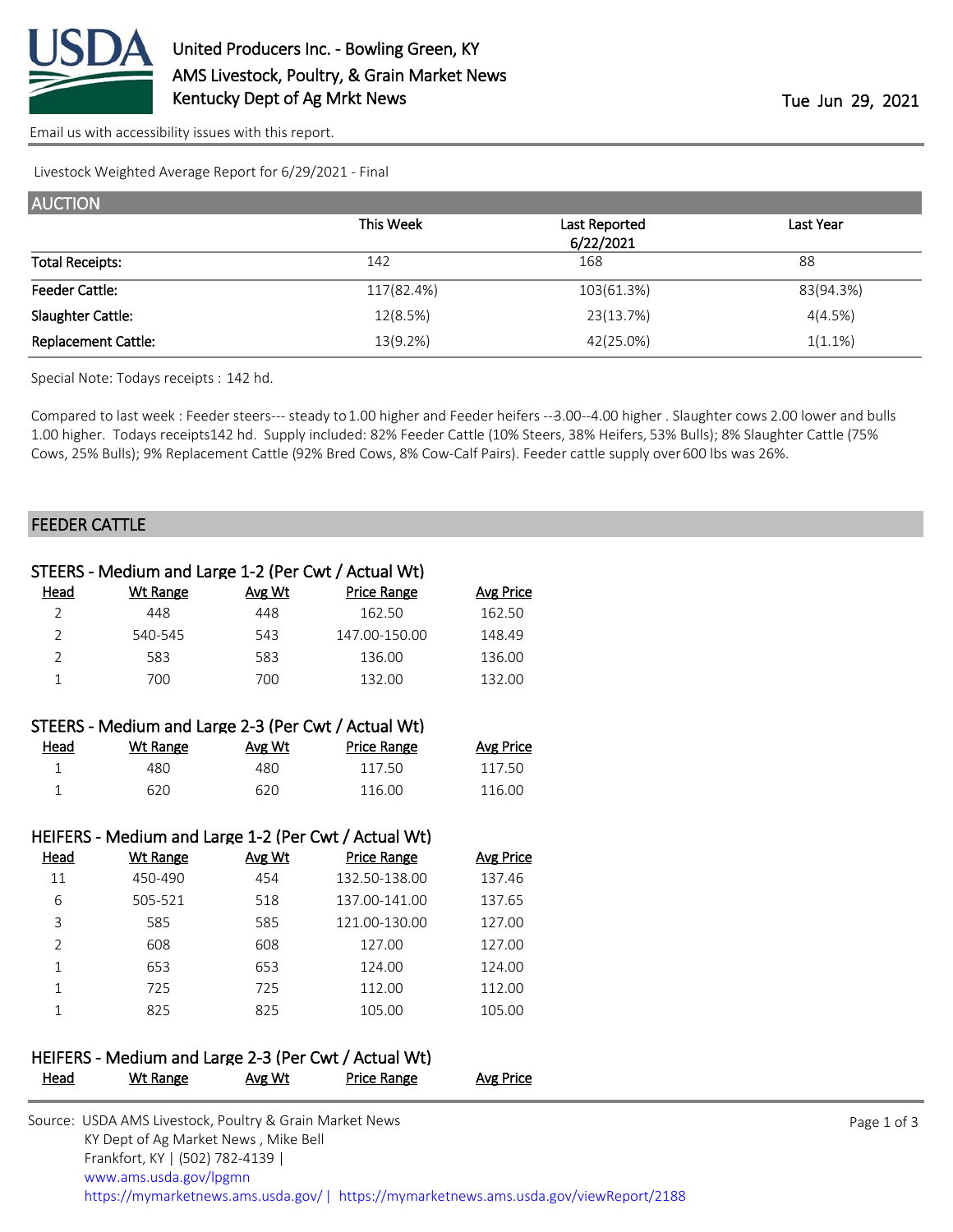

[Email us with accessibility issues with this report.](mailto:mars@ams.usda.gov?subject=508%20issue)

|   | 335 | 335 | 128.00 | 128.00 |
|---|-----|-----|--------|--------|
| ∽ | 453 | 453 | 124.00 | 124.00 |
|   | 503 | 503 | 124.00 | 124.00 |
|   | 600 | 600 | 122.00 | 122.00 |

### BULLS - Medium and Large 1-2 (Per Cwt / Actual Wt)

| Head | Wt Range | Avg Wt | <b>Price Range</b> | <b>Avg Price</b> |
|------|----------|--------|--------------------|------------------|
|      | 300      | 300    | 160.00             | 160.00           |
| 3    | 373-385  | 377    | 137.50-155.00      | 149.04           |
| 6    | 455-460  | 456    | 133.00-150.00      | 147.14           |
| 6    | 531      | 531    | 138.00             | 138.00           |
| 5    | 573-580  | 577    | 128.50-131.00      | 130.01           |
| 1    | 605      | 605    | 123.00             | 123.00           |
| 3    | 668      | 668    | 119.00             | 119.00           |
|      | 738      | 738    | 112.50             | 112.50           |

## BULLS - Medium and Large 2 (Per Cwt / Actual Wt)

| Head | Wt Range | Avg Wt | Price Range | Avg Price |
|------|----------|--------|-------------|-----------|
|      | 455      | 455    | 130.00      | 130.00    |
|      | 548      | 548    | 134.00      | 134.00    |
|      | 635      | 635    | 114.00      | 114.00    |

#### BULLS - Medium and Large 2-3 (Per Cwt / Actual Wt)

| Head | <b>Wt Range</b> | Avg Wt | <b>Price Range</b> | <b>Avg Price</b> |
|------|-----------------|--------|--------------------|------------------|
|      | 380             | 380    | 155.00             | 155.00           |
|      | 435             | 435    | 131.00             | 131.00           |
| 5    | 562             | 562    | 127.50             | 127.50           |
| ς    | 673             | 673    | 118.00             | 118.00           |
|      | 778             | 778    | 109.00             | 109.00           |
|      |                 |        |                    |                  |

#### SLAUGHTER CATTLE

# COWS - Breaker 75-80% (Per Cwt / Actual Wt) Head Wt Range Avg Wt Price Range Avg Price Dressing 7 1195-1790 1374 65.00-70.50 68.36 High COWS - Boner 80-85% (Per Cwt / Actual Wt) Head Wt Range Avg Wt Price Range Avg Price Dressing 1 905 905 55.50 55.50 Average COWS - Lean 85-90% (Per Cwt / Actual Wt) Head Wt Range Avg Wt Price Range Avg Price Dressing

| $\overline{\phantom{a}}$ | <u>________</u> | <u>.</u>       |       | $\sim$ $\sim$ $\sim$ $\sim$ | _______ |  |
|--------------------------|-----------------|----------------|-------|-----------------------------|---------|--|
|                          |                 |                | 59.00 | 59.00                       | High    |  |
|                          |                 | $\blacksquare$ |       |                             |         |  |